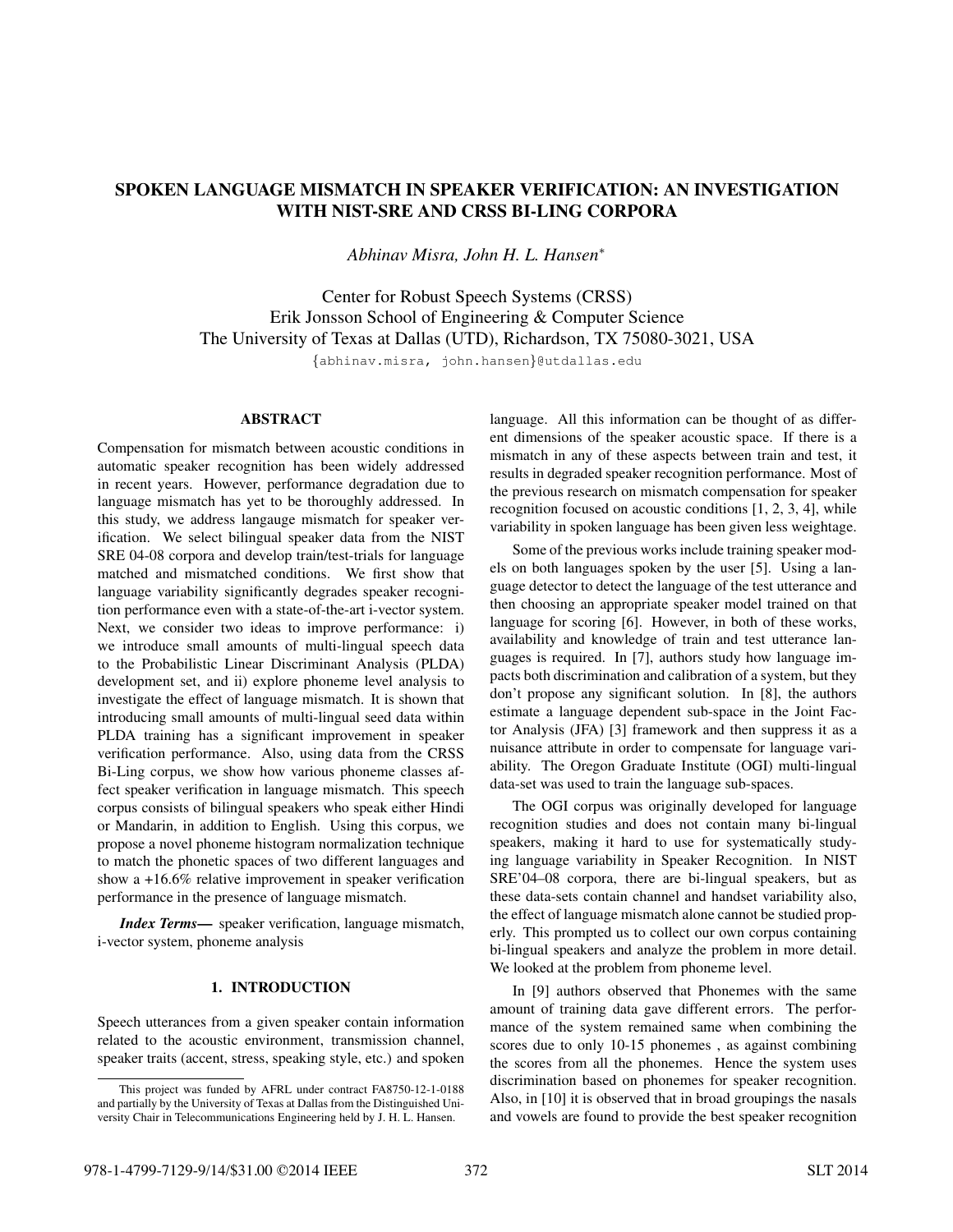performance, followed by the fricatives, affricates and approximants, with the stops providing the worst performance of all. These works motivated us to look at the problem of language mismatch as being caused by the differences in the phonetic spaces between the train and test segments. The CRSS Bi-Ling corpus was collected in such a way so as to facilitate such a study. Based on experiments using this corpus, we propose a new approach of phoneme histogram normalization to alleviate language mismatch in speaker verification systems.

We further study the language mismatch issue utilizing the NIST SRE corpora in the i-vector [4] PLDA [11, 12] system framework. We embed language information in the Universal Bakground Model (UBM), Total Variability (TV) and PLDA spaces of an i-vector speaker recognition system and analyze the improvement in performance. The remaining paper is organized as follows. Section 2 discusses the experiments carried out in the i-vector-PLDA framework. Section 3 analyzes the language mismatch problem from the phoneme level, and section 4 discusses the results as well as the future work.

#### 2. I-VECTOR-PLDA FRAMEWORK

The i-vector based speaker verification systems have become the state-of-the-art in the field of speaker verification during the past few years. In this method the i-vectors are first extracted from the speech utterances [4] and then subjected to various channel compensation techniques, such as Linear Discriminant Analysis (LDA), Within Class Covariance Normalization (WCCN) [13], length normalization [14], and finally classified using a PLDA model [11] or other classifiers [4].

Conventional session variability compensation techniques can be assumed to be general purpose, and thus, processing the i-vectors using techniques such as LDA and WCCN should, in theory, also help in compensating language variability. However, in this study, we demonstrate that even when state-of-the-art compensation techniques are utilized, mismatch due to language persists and degrade the system performance. This, we believe, is an important finding since NIST has decided to not include language variability in the two most recent evaluations, namely SRE 2010 and 2012.

Now, one of the intuitive ways to improve the performance of the system would be to embed multi-lingual information in the i-vector extraction stage (UBM, Total variability space). While, the other way would be to add the multilingual information in the i-vector modelling/scoring stage (PLDA). In this paper we study the effect of both these methods and discuss the results.

#### 2.1. I-Vector System Description

In this section, we describe the i-vector-PLDA based speaker verification system used in this study. The system was made

Table 1. *Development data list details*

|        | List ID $\#$ files Description                     | of<br>Amount  |
|--------|----------------------------------------------------|---------------|
|        |                                                    | multi-lingual |
|        |                                                    | data          |
| $EN-1$ | 5665 English telephone data                        | $0\%$         |
| $ML-1$ | 9680 Multilingual tel. and mic. 50.17%             |               |
|        | data                                               |               |
|        | $EN-2$ 28102 English tel, mic and noisy $0\%$ [15] |               |
|        | data                                               |               |
|        | $ML-2$  28102 Multilingual tel, mic and  17.28%    |               |
|        | noisy data                                         |               |

following the protocol of the most recent SRE, that is, SRE-2012. Further details about the system can be found in [15].

First we do SAD that generally follows the method in [16], as implemented in the open-source Voicebox toolkit [17].In case of interview recordings, SAD is first performed on both interviewee (A) and interviewer (B) channel, and then, speech segments detected in channel B are removed from channel A. Since channel B is usually corrupted by a noise floor to mask the interviewee speech, spectral subtraction [18] is always performed before SAD on channel B.

Then, we extract 36 dimensional MFCC features followed by Quantile based Cepstral Normalization (QCN) [19] for robustness. A gender dependent 1024-mixture UBM with diagonal covariance matrices is trained on telephone and microphone utterances selected from the Switchboard-II Phase 2 and 3, Switchboard Cellular Part 1 and 2, and the SRE'04-06 enrollment data. We use two different lists for UBM training: EN-1 and ML-1 as specified in Table 1. The initial four iterations per mixture are gradually increased to 15 for higher order mixtures.

For training the i-vector extractor, we use a larger dataset than the one used for training the UBM. It also contains additional noisy speech data. Noisy files contain Heating, Ventilation, and Air Conditioning (HVAC) and crowd noise samples, are as prepared for our SRE-12 evaluation discussed in [15]. This list is identified as EN-2 in Table 1.For analyzing the effect of multi-lingual data in TV matrix training, we replace about 17% of the utterances (4857 files) by speech segments of languages other than English. This list is identified as ML-2 in Table 1. The i-vector extractor is trained using 5 EM iterations.

The 600 dimensional i-vectors are first mean normalized and then length normalized using radial Gaussianization [14]. LDA projection is performed to reduce the i-vector dimension to 400 before the PLDA scoring. A Gaussian PLDA model with a full-covariance residual is used for session variability compensation and scoring [14]. We used two different lists for PLDA model training: EN-2 and ML-2, as specified in Table 1, to observe the effect of multi-lingual speech in training.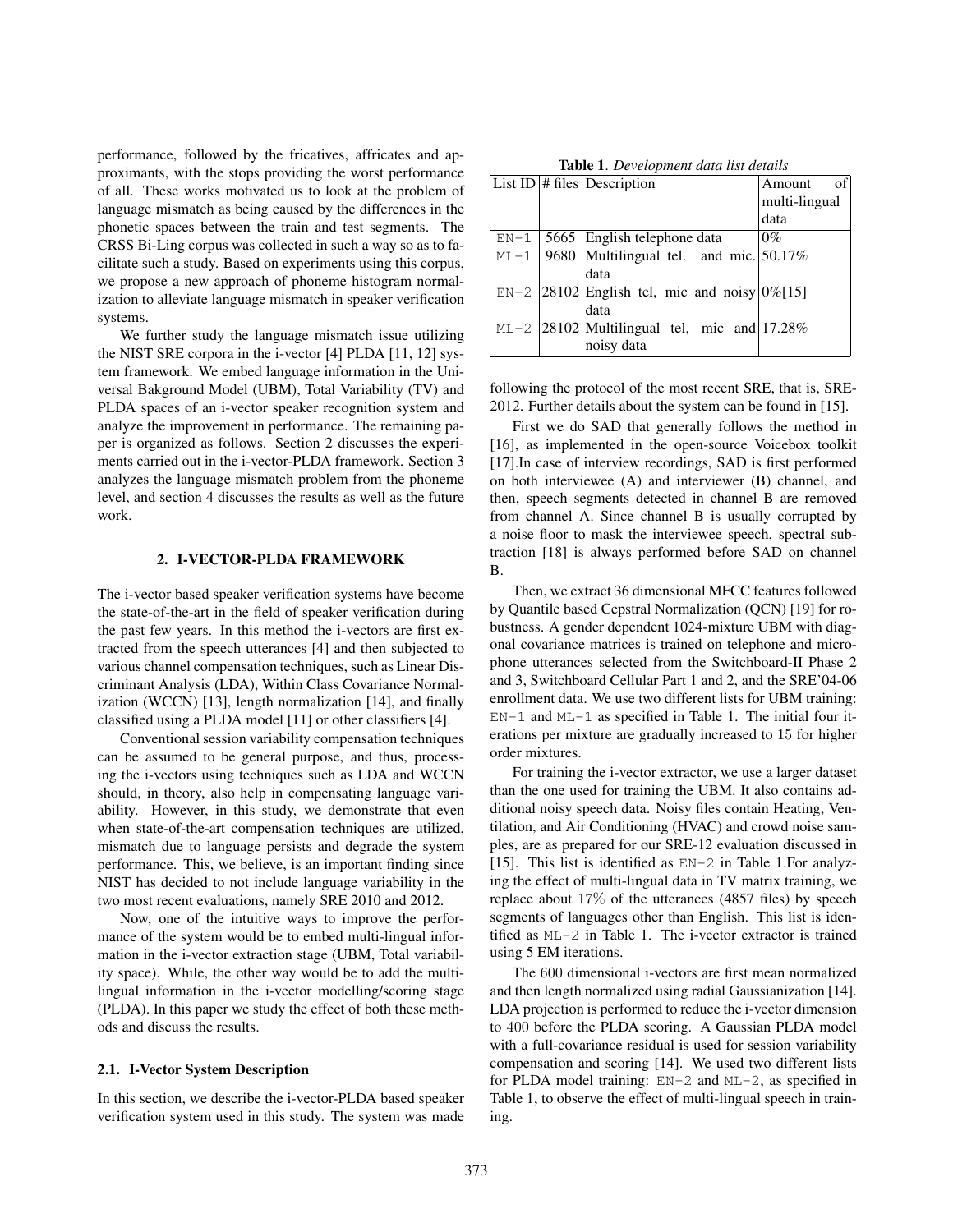### 2.2. Experiments

Data from NIST SRE'04–08 is combined to extract speakers speaking more than one language. While combining the lists of different SRE corpora, it is ensured that all the files contain male multilingual speakers with English as one of their spoken languages. Only 5 minute telephone channel recordings are considered. We did not use any microphone and interview data in order to ensure that the dominant mismatch present in the test-trials is language mismatch. From these utterances we prepare a set of 340 enrollment speakers speaking in English. Two separate test lists are then prepared for these speakers: i) a list containing only English as the spoken language (matched condition), and ii) the other consisting of all the languages other than English (mismatched condition). The number of trials in both these conditions are 267240.

To obtain the multi-lingual development lists, all the speech files from SRE'04–08, other than the ones used in trials, are collected and added to the UBM, TV and PLDA lists  $(ML-1$  in Table 1). A total of 4,857 such non-English files are obtained. While adding these files, the development lists  $(EN-1$  and  $EN-2)$  are pruned in a way that the total number of files remain the same. That is, the size of the TV, UBM and PLDA development lists is kept the same while embedding multi-lingual data into them (Table 1) .This is done to ensure a fair comparison between the trials with English only development lists and the trials with multi-lingual development lists. The results obtained in matched and mismatched conditions using different UBM, TV space and PLDA training datasets (defined in Table 1), are summarized in Table 2.

Table 2. *Results in the language matched & mismatched conditions.*

|        |          | Development List Specification | Matched | Mismatched |
|--------|----------|--------------------------------|---------|------------|
| UBM    | TV       | PLDA                           | $%$ EER | $\%$ EER   |
| $EN-1$ | $EN-2$   | $EN-2$                         | 1.745   | 4.395      |
| $EN-1$ | $EN-2$   | $ML-2$                         | 0.868   | 1.662      |
| $ML-1$ | $EN-2$   | $EN-2$                         | 1.495   | 3.602      |
| $ML-1$ | $EN-2$   | $ML-2$                         | 1.188   | 2.291      |
| $EN-1$ | $MI - 2$ | $EN-2$                         | 2.178   | 6.411      |
| $EN-1$ | $MI - 2$ | $ML-2$                         | 0.485   | 2.288      |
| $ML-1$ | $MT - 2$ | $EN-2$                         | 1.869   | 5.110      |
| $ML-1$ | $MT - 2$ | $MT - 2$                       | 0.526   | 2.781      |

of including non-English data in UBM, TV space and PLDA training.

From the results obtained, we make some interesting observations. First, by only adding the non-English data in PLDA training, the EER in the mismatched condition is relatively improved by a significant 62.18%, reaching 1.662% from 4.395%. However, adding non-English data in UBM and TV space training in any combination, is not able to provide such a significant improvement. In the matched condition, a very good performance is obtained in all three performance metric when all the models (UBM, TV and PLDA) are trained on mult-lingual data. This is surprising, since the performance obtained here is superior to a purely English trained system.

To further comprehend the results, error analysis is performed on the mismatched trials with English only PLDA and multi-lingual PLDA. As shown in Fig 1, while using English PLDA list, there were 1378 correct target identifications which increased to 1418 when multi-lingual PLDA was used. Multi-lingual PLDA did not introduce any extra errors as the 40 files that were now correctly identified came all from the 63 erroneous files before. The same phenomenon is observed in analyzing the misses, where around 7260 files were correctly identified as imposters, when switched to multi-lingual PLDA.

Since, the methods used to obtain the performance improvements are very simple in nature, these results can be beneficial for speaker recognition researchers in general, and perhaps be of relevance if language variability is reintroduced in the future NIST evaluations.



Fig. 1. Error analysis: NIST-SRE Data.

#### 2.3. Results and Discussion

From the results in Tables 2, we observe that when only English data is used for UBM, TV space and PLDA training, the EER in the matched and mismatched conditions is 1.745% and 4.395%, respectively. This shows the severe degradation caused by language mismatch alone, dropping the performance metric by a factor of 2.5. Next, we observe the effect

## 3. PHONEME LEVEL ANALYSIS

There are approximately 6000 different languages spoken all over the world, and we do not have sufficient data for most of these languages. Thus, it becomes crucial to develop techniques that can sustain automatic speaker recognition system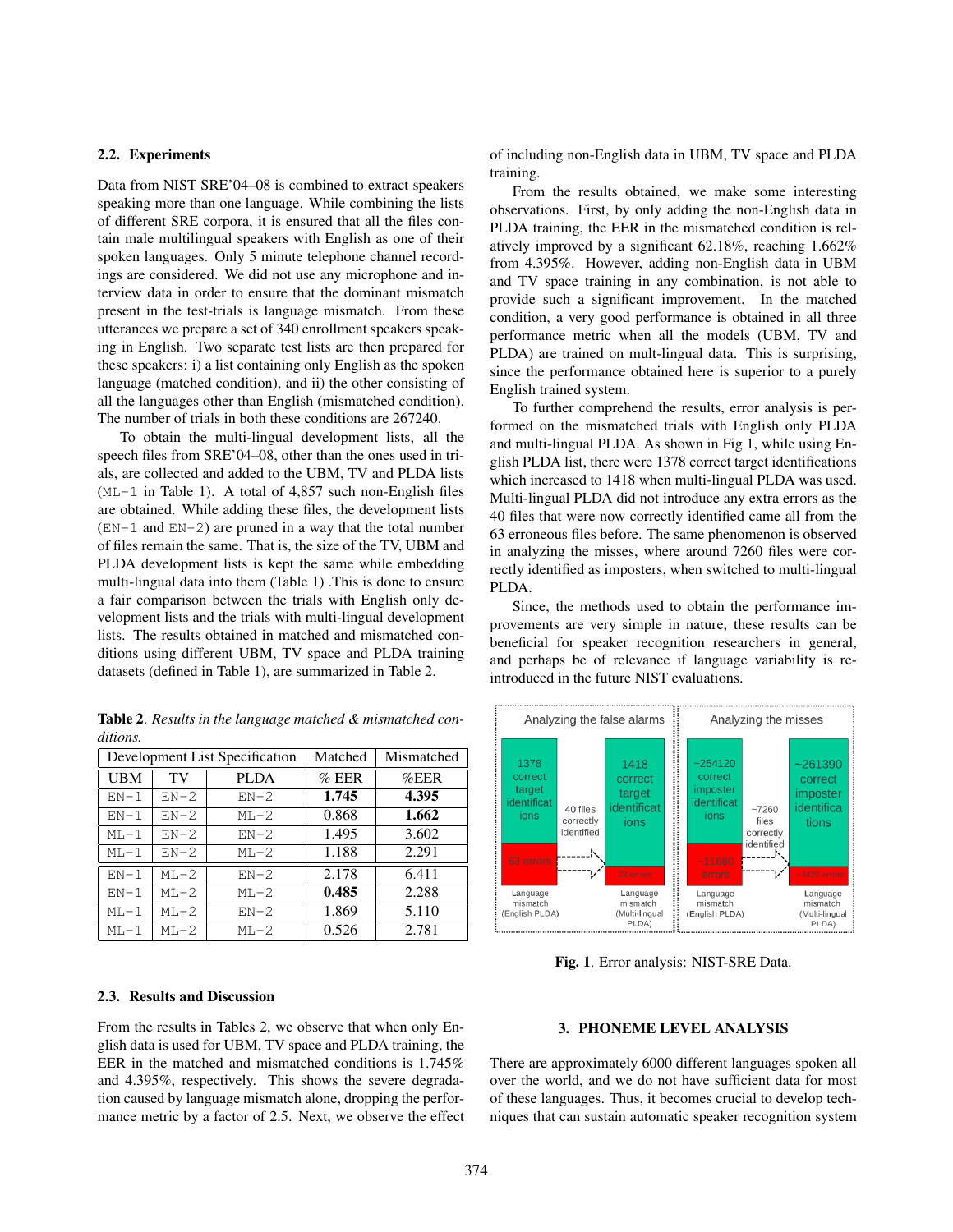performance even when a low resource language is spoken. The solution proposed in the above section relies on the availability of a multi-lingual data to improve performance. We need a solution that can do language mismatch removal without being dependent on a priori knowledge of the languages or the availability of their data. In this section we try to systematically analyse this aspect of language variability problem in speaker recognition. For this purpose, it is important to ensure that the only source of mismatch is the language being spoken. Other sources of variabilities such as, environment, channel and speaker traits should be minimal. Since such a speech corpora with a sufficient number of unique speakers is not presently available, we choose to undertake the corpus collection ourselves.

### 3.1. Corpus Description

For Corpus collection, Hindi and Mandarin speaking participants were recruited. Speech is recorded both in English and the native language of the subject. A close-talk microphone, a far-field microphone (table top) and a cell-phone, are used simultaneously to record the speech data. The cell-phone is connected to a server through a telephone line. The subject would make a call to an analog telephone line connected to the motherboard of our server through a PCI telephony interface card. An interactive Voice Response System (IVRS) is set up at the server, which provides instructions to the subject.

In the beginning of the recording session, subjects are asked to read a set of 10 TIMIT sentences. Next, in order to record spontaneous speech from the participant, unfolded copies of the newspaper 'USA Today', and a questionnaire are kept on the table in front of the subject. He/she is allowed to talk about any section in the newspaper (weather, sports, lifestyle, etc.) or answer any of the questions in the questionnaire. Each subject speaks for ten minutes in English and ten minutes in his/her native language. The entire recording duration is about 22-23 minutes, with initial 2-3 minutes of read speech and the remaining 20 minutes of spontaneous speech in two languages. Each participant is called only once so that no session variability is present between recordings. Table 3 summarizes the details of the corpus.

Table 3. *CRSS Bi-Ling speaker corpus statistics. The values in the table indicate number of speakers*

| Language | Gender | Microphone |           | Telephone |
|----------|--------|------------|-----------|-----------|
|          |        | Close-talk | Far-field |           |
| Mandarin | Male   | 11         |           | 13        |
| Mandarin | Female |            |           | 11        |
| Hindi    | Male   | 21         | 21        | 26        |
| Hindi    | Female | 15         | 15        | 20        |
| Total    |        | 56         |           |           |

#### 3.2. Phoneme Histogram Normalization

Different languages have different phoneme structures as illustrated in Fig 2 (a) and (b), where phoneme histograms are plotted for English and Hindi utterances, respectively. Each utterance is 2.5 minutes and spoken by the same speaker from CRSS Bi-Ling database. In the histograms, pau indicates silence, while spk and int indicate speaker and intermittent noise segments, respectively. We use the Brno University of Technology (BUT) phoneme recognizer based on long temporal context to obtain the phonetic transcriptions [?]. SAMPA phonetic alphabets are used<sup>1</sup>.

The Hungarian phoneme recognizer is used to transcribe Hindi and English phonemes for the following reasons: i) the Hungarian recognizer contains the highest number of unique phonemes (61), and ii) it will not be biased towards either English or Hindi speech. As we can see from the histograms, phonemes :2 and l: are present in the English utterance, but not in Hindi. Similarly, phonemes  $b:$ ,  $i:$  and  $t1:$  are present in the Hindi speech segment only. Also, if we consider the common phonemes between the languages, their frequency of occurrence is very different.

We consider reducing this difference between phoneme distribution of train and test segments. We normalize the test utterance phoneme histogram to match it with the train utterance phoneme histogram. This is accomplished using a simple algorithm that dynamically weighs each phoneme at the scoring stage.

1. Let  $p_i$  be the total number of occurrences of  $i^{th}$ phoneme in the test utterance. Then, the initial weight  $w$  of this phoneme is given by:

$$
w = \frac{p_i}{\sum_{i=1}^{N} p_i} \tag{1}
$$

where  $N$  is the total number of phonemes present in the test utterance.

- 2. In a similar manner, the weight is calculated for this phoneme in the train utterance.
- 3. Next, train and test utterance weights are compared. If the test utterance weight is lower than the train utterance weight an additional weight  $\delta w$  is added to w. Alternatively, if the test utterance weight is more than the train utterance, the same additional weight is subtracted from the current weight.
- 4.  $\delta w$  is calculated as:

$$
\delta w = \frac{|p_i(test) - p_i(train)|}{\sum_{i=1}^{N} p_i}
$$
 (2)

Weights calculated from the above algorithm are used to weigh the scoring of each phoneme in a GMM-UBM set-up .

<sup>&</sup>lt;sup>1</sup>The following web-page discusses the mapping between SAMPA and IPA: http://www.phon.ucl.ac.uk/home/sampa/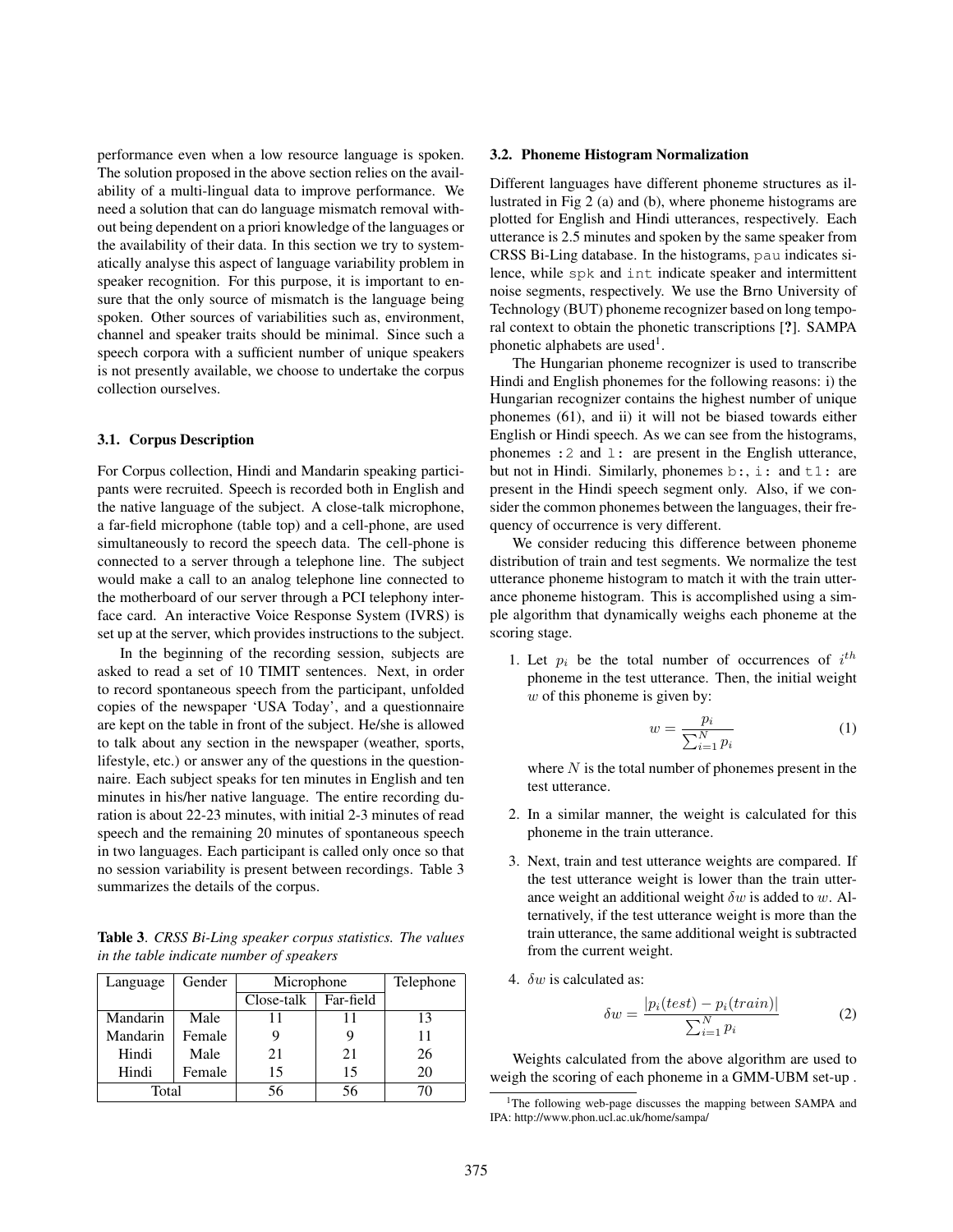

Fig. 2. Histogram of phonemes detected from an English and Hindi spoken utterance.

#### 3.3. Speaker Verification Experiments on Bi-Ling Corpus

Using the collected data we employ a GMM-UBM system to establish a production space justification, which would then be extended to our i-vector system. Telephone channel data is used and labeled as English, Hindi/Mandarin. Since only telephone channel data is taken, there is no mismatch other than the language mismatch. All data from Mandarin speakers is used to train a 512 mixture UBM. Data from 36 native speakers of Hindi (18 male & 18 female), is used to conduct language mismatch studies. 36 dimensional MFCC feature vectors (12 static, with delta and acceleration coefficients) are used as the front-end of the system.

Each speaker's utterance is split into four 2.5 minute files. Out of these four files, two are English and two are Hindi. A train list of speakers speaking 2.5 minutes of English, is created. Two test lists are prepared, with one containing only English while the other only Hindi utterances, thereby, creating two sets of test-trials having language matched and mismatched conditions. Considering all combinations between train and test utterances, a total of 2386 trials are obtained in both conditions. The experimental results are summarized in Table 4.

From the table, we observe that even when everything else remains consistent (channel, environment, session), and only the spoken language is different, system EER performance is degraded by almost 135% relative to the matched condition. After applying the proposed phoneme histogram normalization method, the EER of the mismatch case improves by a relative +16%. This is encouraging, since it shows that we can leverage the phonetic content of utterances to suppress language mismatch.

# 4. CONCLUSION

In this study, we considered a systematic study on language variability for the problem of speaker verification. We showed improvemment using state-of-the-art i-vector-PLDA based

Table 4. *GMM-UBM System performance*

| <b>Rapid T. Office Open</b> bysicht performance |         |           |  |  |
|-------------------------------------------------|---------|-----------|--|--|
| Train                                           | Test    | $EER(\%)$ |  |  |
| English                                         | English | 4.718     |  |  |
| English                                         | Hindi   | 11.108    |  |  |
| English                                         | Hindi   | 9.260     |  |  |
| (phoneme histogram normalization)               |         |           |  |  |

system on language mismatched test-trials. We also investigated the problem at the phoneme level using a GMM-UBM system. We observed that by making the phonetic profile of two different languages similar to each other, we can achieve an improvement in system performance in the case of language mismatch. For future work, we intend to explore further data normalization techniques to reduce the impact of language mismatch.

#### 5. REFERENCES

- [1] D.A. Reynolds, "Comparison of background normalization methods for text-independent speaker verification," in *Proc. InterSpeech*, 1997.
- [2] P. Kenny, G. Boulianne, P. Ouellet, and P. Dumouchel, "Joint factor analysis versus Eigenchannels in speaker recognition," *IEEE Trans. Audio Speech Lang. Process.*, May 2007.
- [3] P. Kenny, P. Ouellet, N. Dehak, V. Gupta, and P. Dumouchel, "A study of interspeaker variability in speaker verification," *IEEE Trans. Audio Speech Lang. Process.*, July 2008.
- [4] N. Dehak, P. Kenny, R. Dehak, P. Dumouchel, and P. Ouellet, "Front-end factor analysis for speaker verification," *IEEE Trans. Audio Speech Lang. Process.*, May 2010.